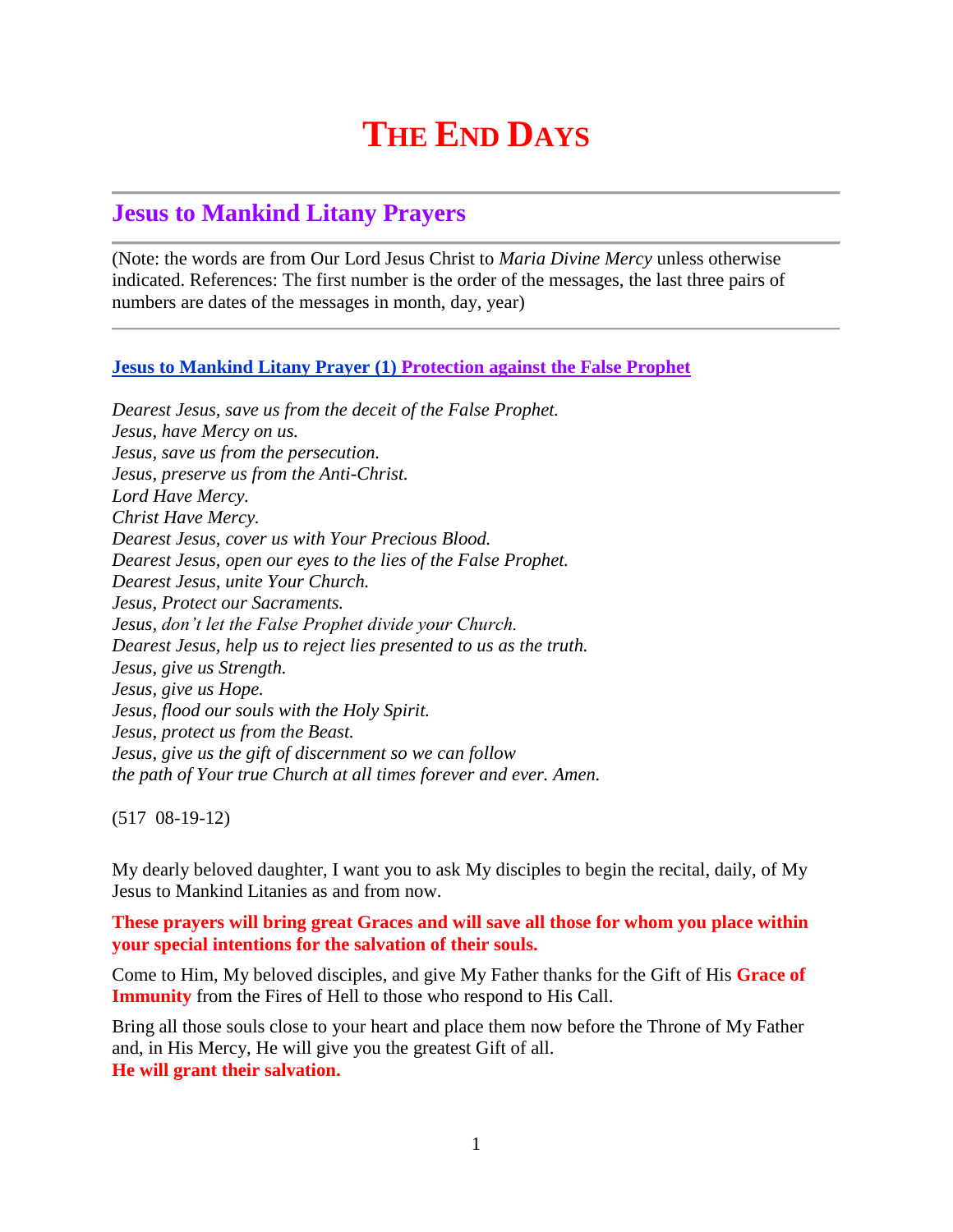Bring the names of dark souls, including a list of those not known to you, and beg for mercy for their souls.

### **Jesus to Mankind Litany Prayer (2) For the Grace of Immunity**

*O Heavenly Father Most High I love You. I honor You. Lord Have Mercy. Lord forgive us our trespasses. I adore You. I praise You. I give You thanks for all Your special Graces. I beg You for the Grace of Immunity for my beloved (name all those in a list for the salvation of souls)*

*I offer You my loyalty at all times. You, O Most Heavenly Father, Creator of all things, Creator of the Universe, Creator of humanity, You are the source of all things. You are the source of Love. You are Love.*

*I love You. I honor You. I lay myself before You. I beg for Mercy for all souls who don't know You, who don't honor You, who reject Your Hand of Mercy. I give myself to You in mind, body, and soul, so that You can take them into Your Arms, safe from evil. I ask You to open the Gate of Paradise, so that all Your children can unite, at last, in the Inheritance You have created for all of us.*

*Amen.*

(525 08-24-12)

**Jesus to Mankind Litany Prayer (3) Defend the Word of God**

*O dear Jesus, protect us from the lies, which offend God. Protect us from Satan and his army Help us to love You more. Sustain us in our battle.*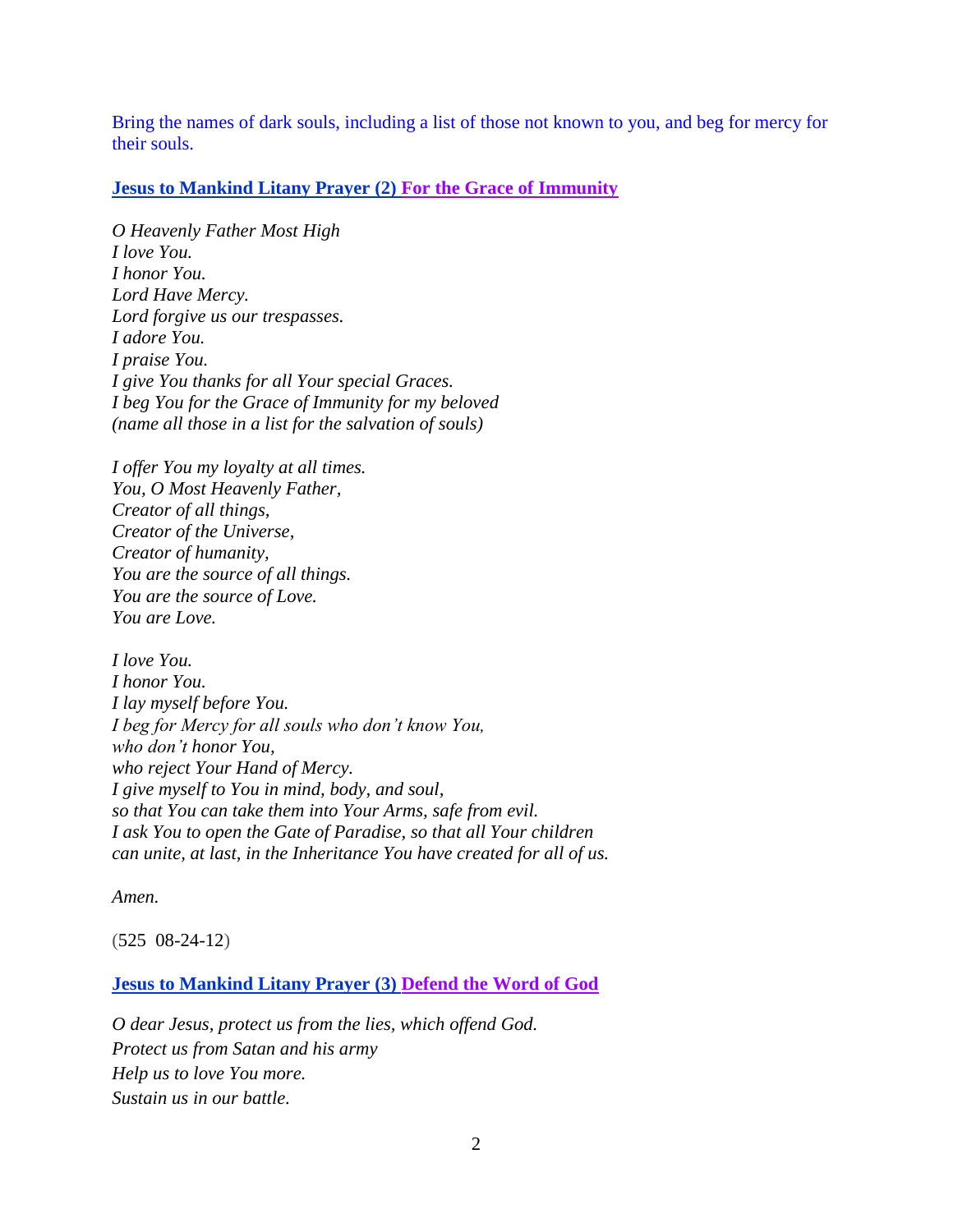*Defend us in our faith. Lead us to Your refuge of safety. Help us stand up and defend Your Holy Will. Strengthen our resolve to be Your true disciples. Give us courage. Give us confidence. Guide us on the path of Truth. Defend us against the enemy. Pour Your Graces of Protection over us. Help us to avoid temptation. Bring us closer to Your Sacred Heart. Help us to remain loyal to You at all times. Amen*. (573 10-11-12)

### **Jesus to Mankind Litany Prayer (4) to mitigate punishment by God the Father**

*O God the Most High. We beg You for Mercy for the sins of Your children. We thank You for the Gift of the earth. We thank You for the Gift of human life. We treasure the Gift of life. We uphold the Gift of life. We thank You for the Gift of Your Son, Jesus Christ. We thank You for the Gift of Redemption. We praise Your Divinity. We surrender, completely, before You, so that Your Holy Will can be completed, on earth, as it is in Heaven. We thank You for the Gift of the Illumination of Conscience. We thank You for the promise of eternal life. We welcome the New Paradise. We beg You to save all souls, including those who torment You and those who are lost to You. We thank You for the Love you show all Your children. We thank You for the Gift of prophecy. We thank You for the Gift of prayer. We ask You to grant us peace and salvation. Amen.*

(666 01-12-13)

#### **Jesus to Mankind Litany Prayer (5) For the Salvation of Those in Mortal Sin**

*"Jesus, save all sinners from the fires of Hell. Forgive blackened souls. Help them to see You.*